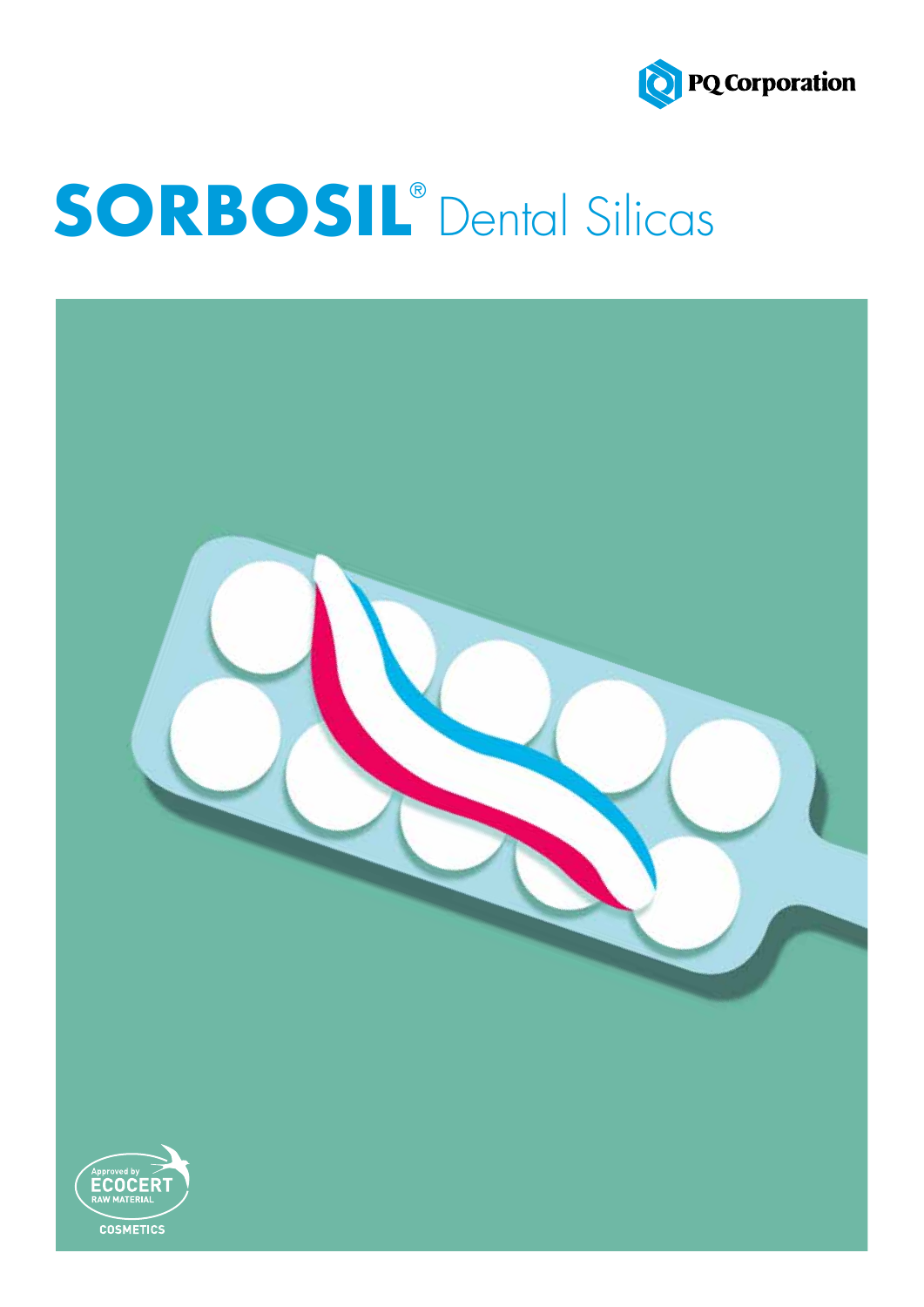# SORBOSIL® Dental Silicas

Sorbosil<sup>®</sup> Dental Silicas are natural products; ECOCERT certified for "Natural" Formulations, manufactured to **EFfCi GMP** standards and are both **Halal** and **Kosher**.

#### Sorbosil® Dental Silica Abrasives

The controlled structure of the Sorbosil® dental silicas enables formulators to manufacture a range of toothpastes and gels, differentiated by abrasion, cleaning power and refractive index. High purity Sorbosil<sup>®</sup> dental silicas offer good compatibility with functional additives suitable for all platforms, delivering clean teeth and healthy gums. All products within the Sorbosil® abrasive range can used in combination with Sorbosil® Cleaning Boosters<sup>1</sup> AC23, AC43 or AC33 in dual abrasive systems that boost the cleaning efficiency of the toothpaste, maximising stain removal without the need for hard brushing or extended brushing times. Correct combinations of Sorbosil® abrasives with cleaning boosters improve the rate of stain removal, improve the PCR: RDA ratio of pastes and deliver polished teeth without harsh scratching.

| <b>Key Attributes of Sorbosil<sup>®</sup> Silica Abrasives <sup>2</sup></b> |               |      |      |             |  |
|-----------------------------------------------------------------------------|---------------|------|------|-------------|--|
| Sorbosil <sup>®</sup> Grade                                                 | AC39          | AC36 | AC35 | <b>AC77</b> |  |
| Silica Relative Dentine Abrasion (RDA)                                      | $\prime$ ()   | 120  | 140  | 160         |  |
| Silica Pellicle Cleaning Ratio (PCR)                                        | 95            | 105  | 11() | 115         |  |
| Silica Plastics Abrasion Value (PAV)                                        | $\mathcal{L}$ | 8    | 12   | 18          |  |
| Silica Particle Size (microns)                                              |               |      |      |             |  |

| Sorbosil <sup>®</sup> Grade | <b>Features</b>                                                                 |
|-----------------------------|---------------------------------------------------------------------------------|
| AC39                        | Very low abrasive silica ideally suited to children's and sensitive toothpastes |
| AC36                        | Low to medium abrasive silica perfectly suited to family toothpastes            |
| AC35                        | Medium abrasive silica for the growing family                                   |
| <b>AC77</b>                 | Medium to high abrasive silica for high cleaning and whitening toothpastes      |

<sup>2</sup> Indicative values, cannot be regarded as specifications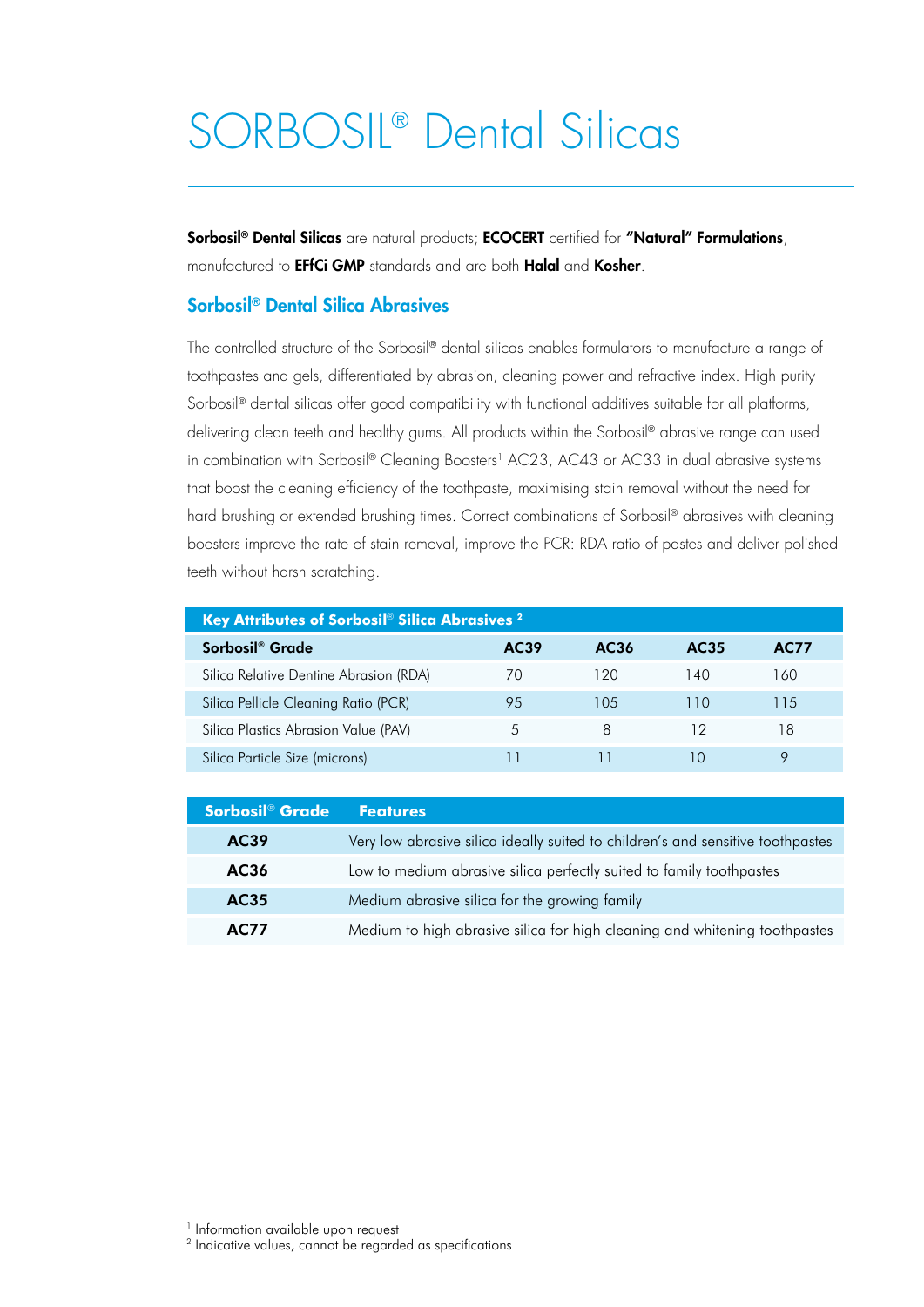# Sorbosil® Dental Silica Thickeners

Sorbosil<sup>®</sup> TC15 is a medium/high viscosity thickener for aqueous and non-aqueous formulations. Sorbosil<sup>®</sup> TC10 is a more efficient thickener that builds viscosity more rapidly and is suitable for difficult aqueous formulations with high electrolyte (e.g. bicarbonate).

| <b>Key Attributes of Sorbosil® Silica Thickeners</b> |                  |                  |  |
|------------------------------------------------------|------------------|------------------|--|
|                                                      | TC <sub>15</sub> | TC <sub>10</sub> |  |
| Viscocity build                                      | Medium / High    | High             |  |
| Particle size (microns)                              |                  | 75               |  |





- CAS Number: 112926-00-8
- INCI Name: Hydrated Silica

### **Benefits**

- Meets USP, EP and JP monographs
- Manufactured according to HACCP
- Regularly monitored for the absence of E. Coli and S.Aureus
- FDA Permitted for use in Food, Drugs, Cosmetics and **Toothpaste**

## **Certifications**

- EFfCI Cosmetics GMP
- ECOCERT
- ISO:9001
- Halal
- Kosher